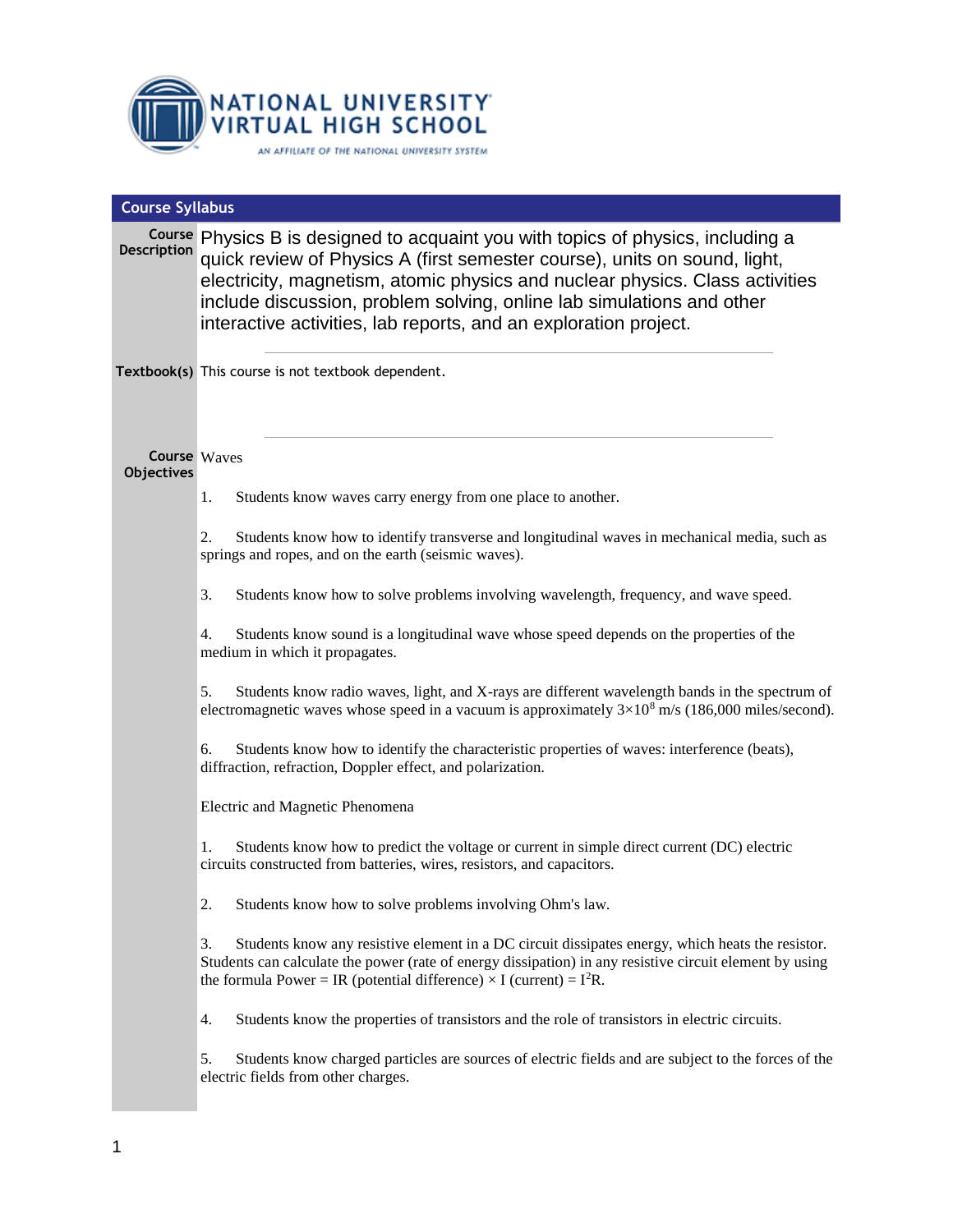

7. Students know how to determine the direction of a magnetic field produced by a current flowing in a straight wire or in a coil. 8. Students know changing magnetic fields produce electric fields, thereby inducing currents in nearby conductors. 9. Students know plasmas, the fourth state of matter, contain ions or free electrons or both and conduct electricity. 10. Students know electric and magnetic fields contain energy and act as vector force fields. 11. Students know the force on a charged particle in an electric field is qE, where E is the electric field at the position of the particle and q is the charge of the particle. 12. Students know how to calculate the electric field resulting from a point charge. 13. Students know static electric fields have as their source some arrangement of electric charges. 14. Students know the magnitude of the force on a moving particle (with charge q) in a magnetic field is qvB sin(a), where a is the angle between v and B (v and B are the magnitudes of vectors v and B, respectively), and students use the right-hand rule to find the direction of this force. 15. Students know how to apply the concepts of electrical and gravitational potential energy to solve problems involving conservation of energy. **Course Course** Unit Topics **Activities** Activities 1 Review of Physics A **Concepts** Lecture: Science Fundamentals Activity Lecture: Mechanics Activity Lecture: Properties of Matter Activity

6. Students know magnetic materials and electric currents (moving electric charges) are sources of

magnetic fields and are subject to forces arising from the magnetic fields of other sources.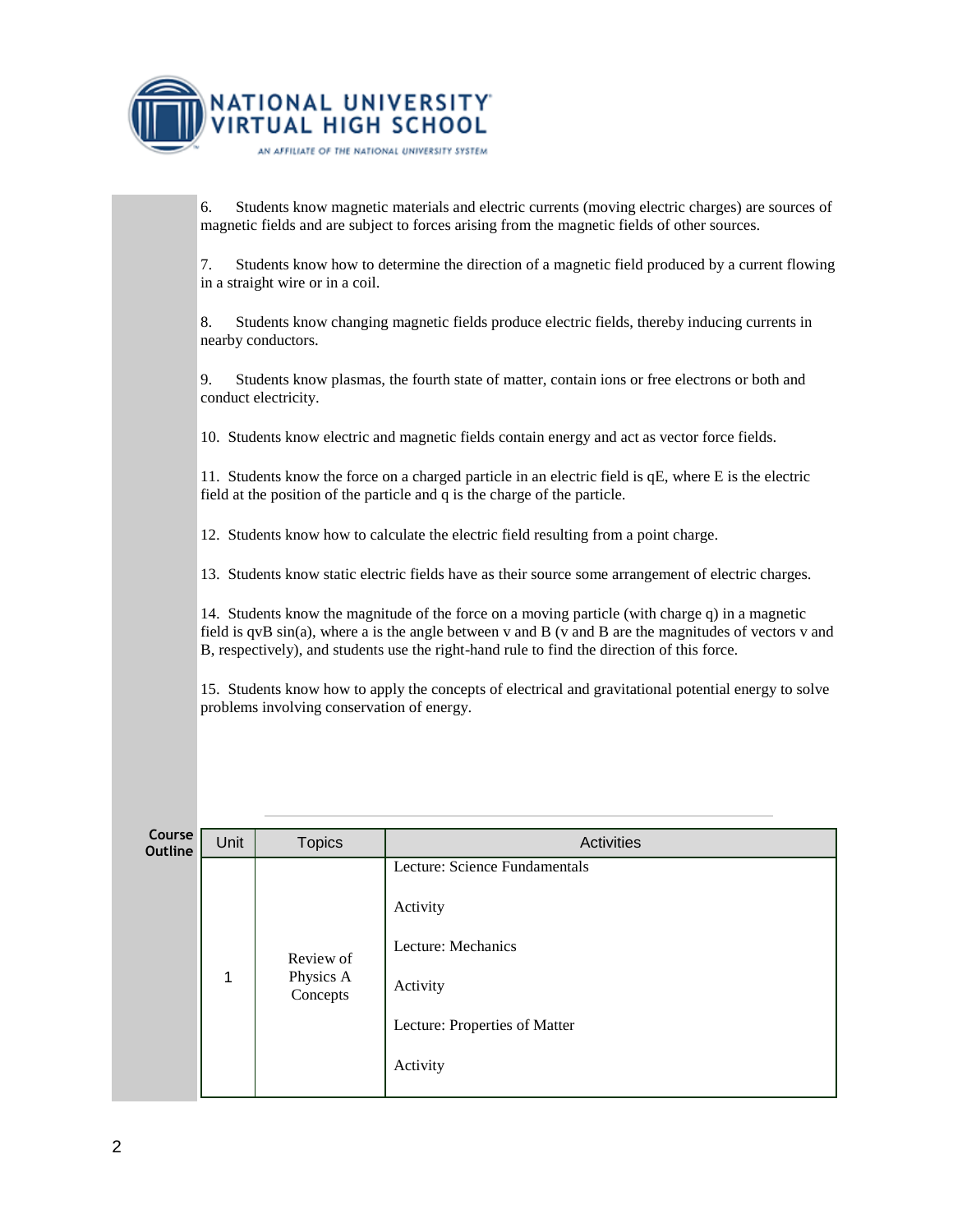

|  |                |                 | Lecture: Heat                 |
|--|----------------|-----------------|-------------------------------|
|  |                |                 | Activity                      |
|  |                |                 | Diagnostic Exam               |
|  |                |                 | Lecture: Vibrations and Waves |
|  |                |                 | Assignment                    |
|  |                |                 | Reading Assignment            |
|  |                |                 | Key Terms                     |
|  |                |                 | Key Terms Quiz                |
|  |                |                 | Vibrations and Waves Quiz     |
|  |                |                 | Lecture: Sound                |
|  |                |                 | Assignment                    |
|  |                |                 | Reading Assignment            |
|  |                |                 | Key Terms                     |
|  | $\overline{2}$ | Sound and Light | Key Terms Quiz                |
|  |                |                 | Sound Quiz                    |
|  |                |                 | Lecture: Light                |
|  |                |                 | Assignment                    |
|  |                |                 | Reading Assignment            |
|  |                |                 | <b>Key Terms</b>              |
|  |                |                 | Key Terms Quiz                |
|  |                |                 | Light Quiz                    |
|  |                |                 | Lecture: Color                |
|  |                |                 | Assignment                    |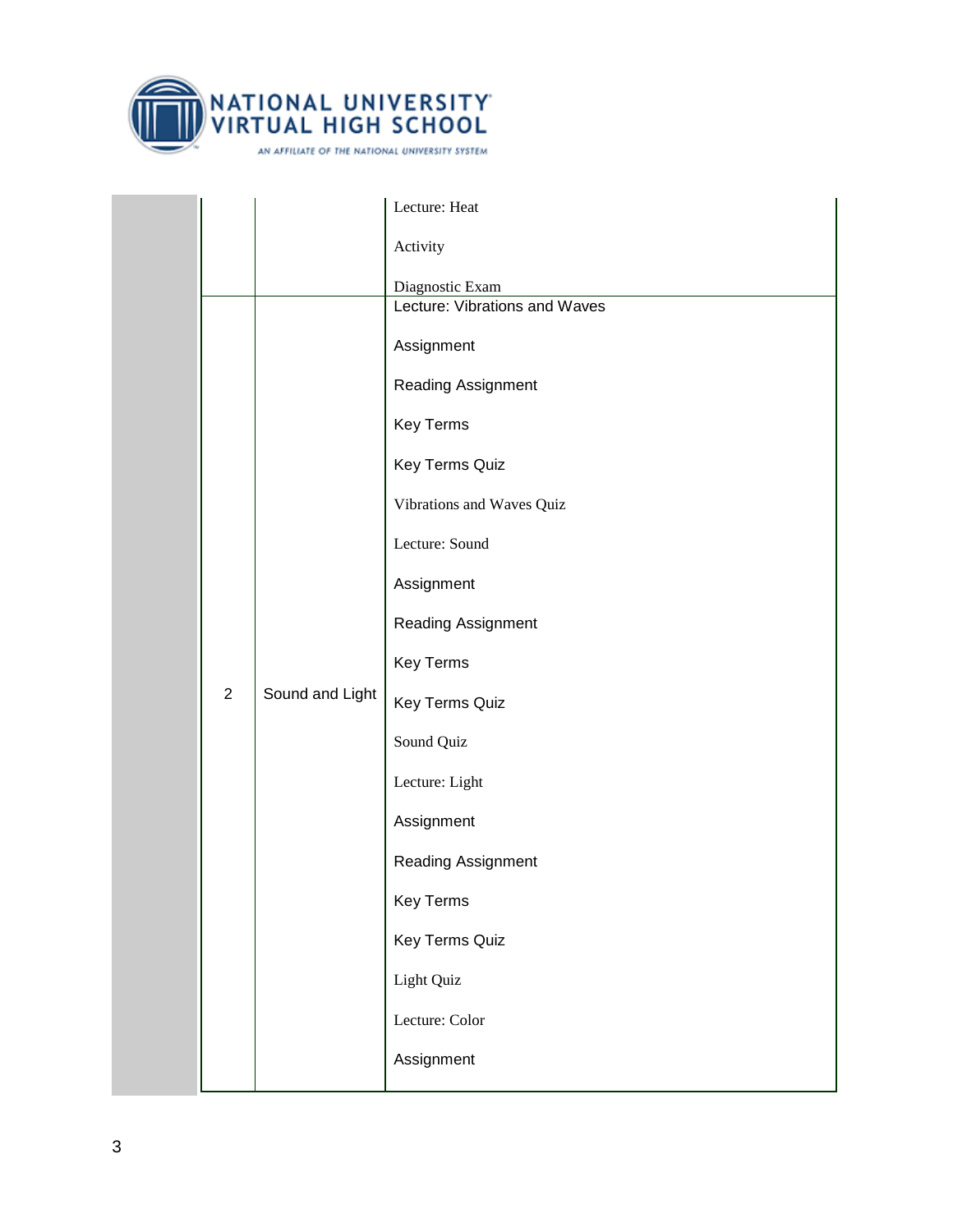

|   |                                | <b>Reading Assignment</b>                                                                                                                                                                                              |
|---|--------------------------------|------------------------------------------------------------------------------------------------------------------------------------------------------------------------------------------------------------------------|
|   |                                | <b>Key Terms</b>                                                                                                                                                                                                       |
|   |                                | Key Terms Quiz                                                                                                                                                                                                         |
|   |                                | Color Quiz                                                                                                                                                                                                             |
|   |                                | Discussion                                                                                                                                                                                                             |
|   |                                | Labs: Time That Period, Wave Interference, Catch That Wave!,<br>Secret Bells, Candemonium, Benham's Disk, Gray Step, Black<br>Magic (Marker), Blue Sky, Glue Stick Sunset, Build Your Own<br>Spectroscope, and Spectra |
|   |                                | Project                                                                                                                                                                                                                |
|   |                                | Lecture: Reflection and Refraction                                                                                                                                                                                     |
|   |                                | Assignment                                                                                                                                                                                                             |
|   |                                | <b>Reading Assignment</b>                                                                                                                                                                                              |
|   | Sound and Light<br>(Continued) | <b>Key Terms</b>                                                                                                                                                                                                       |
|   |                                | Key Terms Quiz                                                                                                                                                                                                         |
|   |                                | Reflection and Refraction Quiz                                                                                                                                                                                         |
|   |                                | Lecture: Lenses                                                                                                                                                                                                        |
| 3 |                                | Assignment                                                                                                                                                                                                             |
|   |                                | <b>Reading Assignment</b>                                                                                                                                                                                              |
|   |                                | <b>Key Terms</b>                                                                                                                                                                                                       |
|   |                                | Key Terms Quiz                                                                                                                                                                                                         |
|   |                                | Lenses Quiz                                                                                                                                                                                                            |
|   |                                | Lecture: Diffraction and Interference                                                                                                                                                                                  |
|   |                                | Assignment                                                                                                                                                                                                             |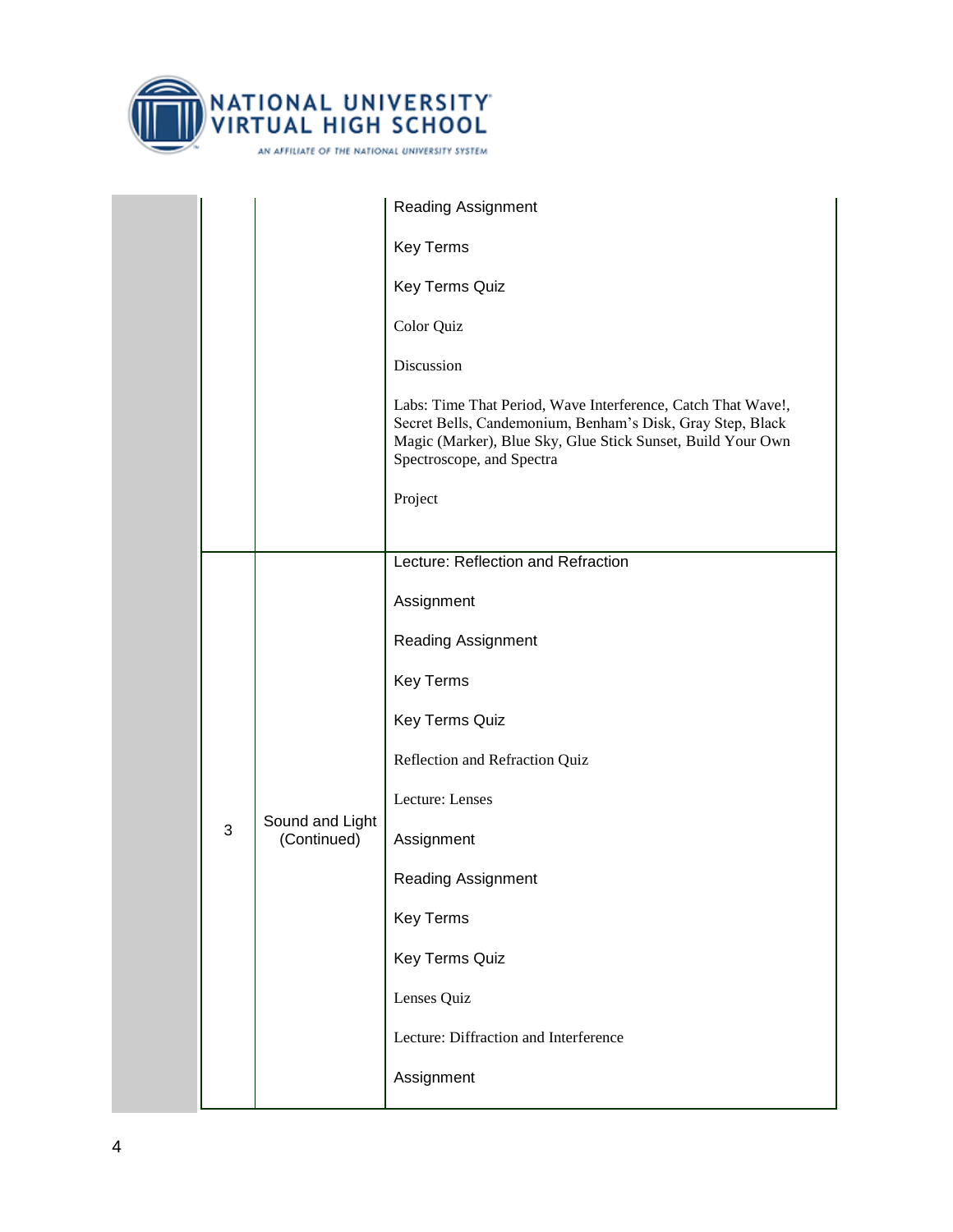

|  |                      |            | <b>Reading Assignment</b>                                                                                                                                                         |
|--|----------------------|------------|-----------------------------------------------------------------------------------------------------------------------------------------------------------------------------------|
|  |                      |            | <b>Key Terms</b>                                                                                                                                                                  |
|  |                      |            | Key Terms Quiz                                                                                                                                                                    |
|  |                      |            | Diffraction and Interference Quiz                                                                                                                                                 |
|  |                      |            | Discussion                                                                                                                                                                        |
|  |                      |            | Labs: Spherical Reflections, Disappearing Glass Rods, Seeing<br>Rainbows, Water, Sphere, Lens, Real Image, Seeing Your Retina,<br>Finding Your Blind spot, and Peripheral Vision. |
|  |                      |            | Project<br>Lecture: Electrostatics                                                                                                                                                |
|  |                      |            |                                                                                                                                                                                   |
|  |                      |            | Assignment                                                                                                                                                                        |
|  |                      |            | <b>Reading Assignment</b>                                                                                                                                                         |
|  |                      |            | <b>Key Terms</b>                                                                                                                                                                  |
|  | Electricity and<br>4 |            | Key Terms Quiz                                                                                                                                                                    |
|  |                      |            | <b>Electrostatics Quiz</b>                                                                                                                                                        |
|  |                      |            | Lecture: Electric Fields and Potential                                                                                                                                            |
|  |                      | Assignment |                                                                                                                                                                                   |
|  |                      | Magnetism  | <b>Reading Assignment</b>                                                                                                                                                         |
|  |                      |            | <b>Key Terms</b>                                                                                                                                                                  |
|  |                      |            | Key Terms Quiz                                                                                                                                                                    |
|  |                      |            | <b>Electric Fields and Potential Quiz</b>                                                                                                                                         |
|  |                      |            | Lecture: Electric Currents                                                                                                                                                        |
|  |                      |            | Assignment                                                                                                                                                                        |
|  |                      |            | Reading Assignment                                                                                                                                                                |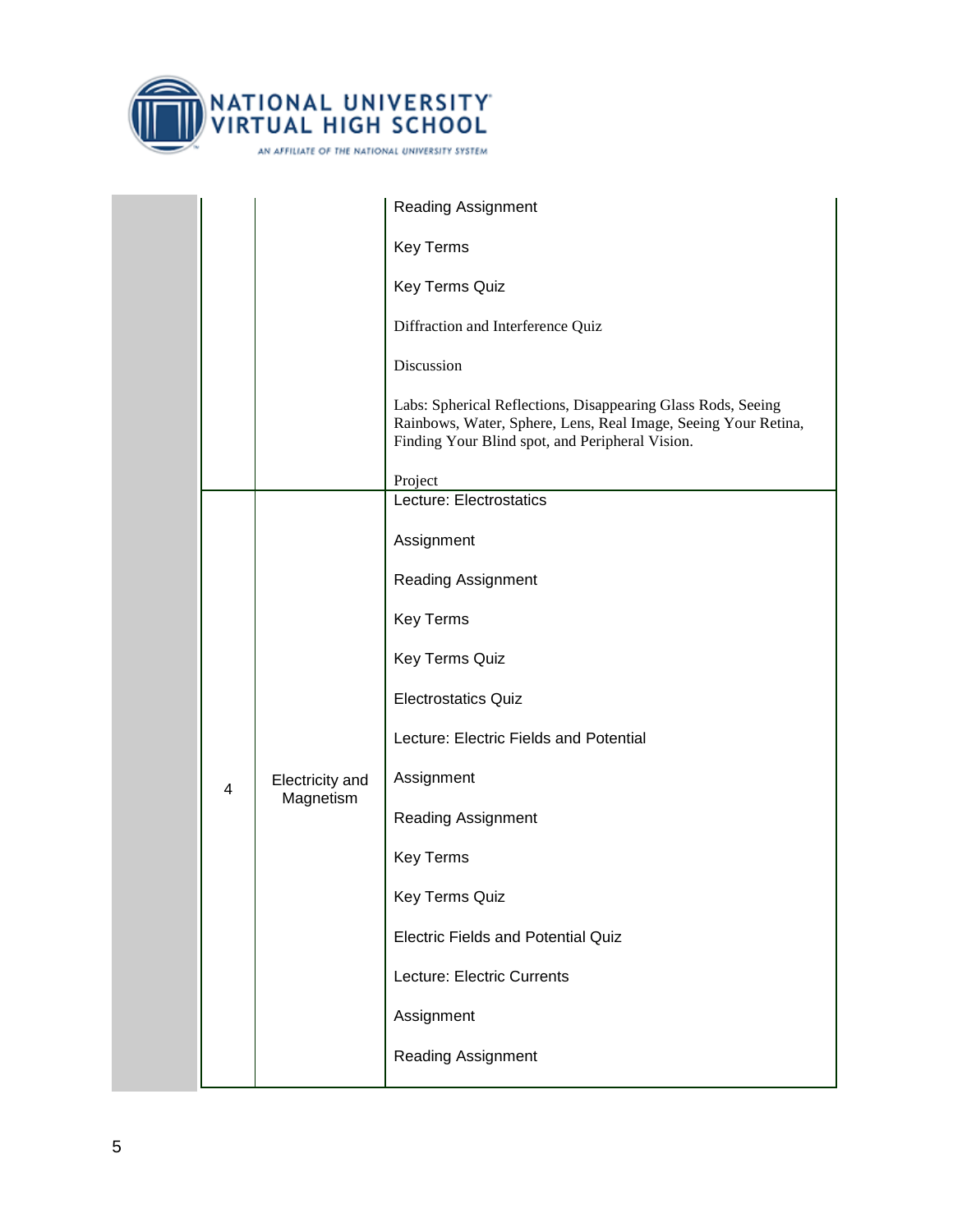

|  |   |                              | Key Terms                                                 |
|--|---|------------------------------|-----------------------------------------------------------|
|  |   |                              | Key Terms Quiz                                            |
|  |   |                              | <b>Electric Currents Quiz</b>                             |
|  |   |                              | Lecture: Electric Circuits                                |
|  |   |                              | Assignment                                                |
|  |   |                              | Reading Assignment                                        |
|  |   |                              | Key Terms                                                 |
|  |   |                              | Key Terms Quiz                                            |
|  |   |                              | <b>Electric Circuits Quiz</b>                             |
|  |   |                              | Discussion                                                |
|  |   |                              | Labs: Electric Fleas, Charge and Carry, and Short Circuit |
|  |   |                              | Project                                                   |
|  |   |                              | Midterm                                                   |
|  |   |                              | Lecture: Magnetism                                        |
|  |   |                              | Assignment                                                |
|  |   | Electricity and<br>Magnetism | Reading Assignment                                        |
|  |   |                              | Key Terms                                                 |
|  |   |                              | Key Terms Quiz                                            |
|  | 5 |                              | Magnetism Quiz                                            |
|  |   |                              | Lecture: Electromagnetic Induction                        |
|  |   |                              | Assignment                                                |
|  |   |                              | Reading Assignment                                        |
|  |   |                              | Key Terms                                                 |
|  |   |                              |                                                           |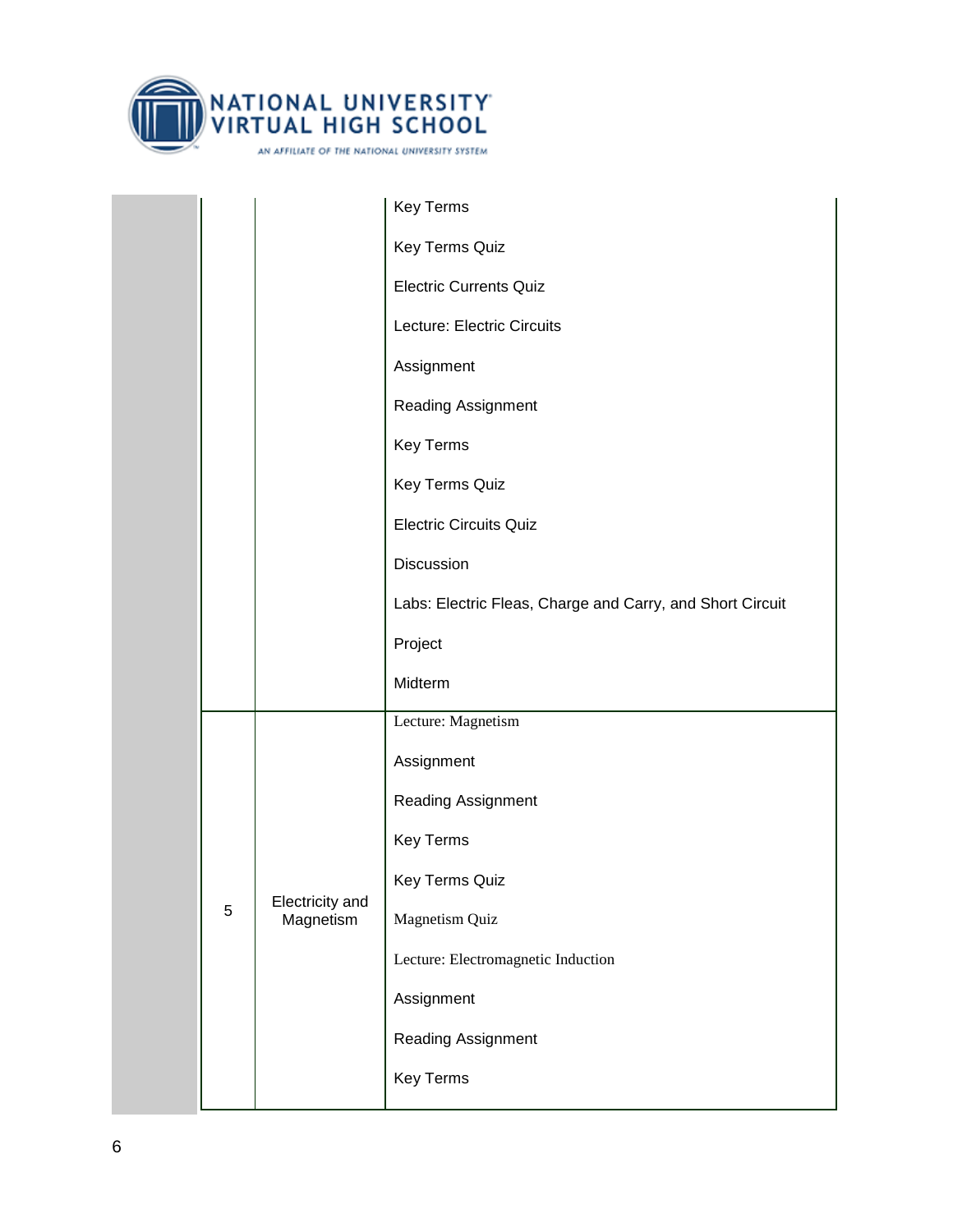

|  |                |                                                                                                                 | Key Terms Quiz                            |
|--|----------------|-----------------------------------------------------------------------------------------------------------------|-------------------------------------------|
|  |                |                                                                                                                 | Electromagnetic Induction Quiz            |
|  |                | Discussion                                                                                                      |                                           |
|  |                | Labs: Strange Attractor, Magnetic Shielding, Diamagnetism, Eddy<br>Currents, Magnetic Suction, and Motor Effect |                                           |
|  |                |                                                                                                                 | Project                                   |
|  |                |                                                                                                                 | Lecture: Atom and the Quantum             |
|  |                |                                                                                                                 | Assignment                                |
|  |                |                                                                                                                 | <b>Reading Assignment</b>                 |
|  |                |                                                                                                                 | <b>Key Terms</b>                          |
|  |                | The Atom and                                                                                                    | Key Terms Quiz                            |
|  |                |                                                                                                                 |                                           |
|  |                |                                                                                                                 | Atom and the Quantum Quiz                 |
|  |                |                                                                                                                 | Lecture: Atomic Nucleus and Radioactivity |
|  | 6              | The Quantum                                                                                                     | Assignment                                |
|  |                |                                                                                                                 | <b>Reading Assignment</b>                 |
|  |                |                                                                                                                 | <b>Key Terms</b>                          |
|  |                |                                                                                                                 | Key Terms Quiz                            |
|  |                |                                                                                                                 | Atomic Nucleus and Radioactivity Quiz     |
|  |                |                                                                                                                 | Discussion                                |
|  |                |                                                                                                                 | Labs: Radioactive Decay                   |
|  |                |                                                                                                                 | Project                                   |
|  |                | The Atom and                                                                                                    | Lecture: Nuclear Fission and Fusion       |
|  | $\overline{7}$ | The Quantum                                                                                                     | Assignment                                |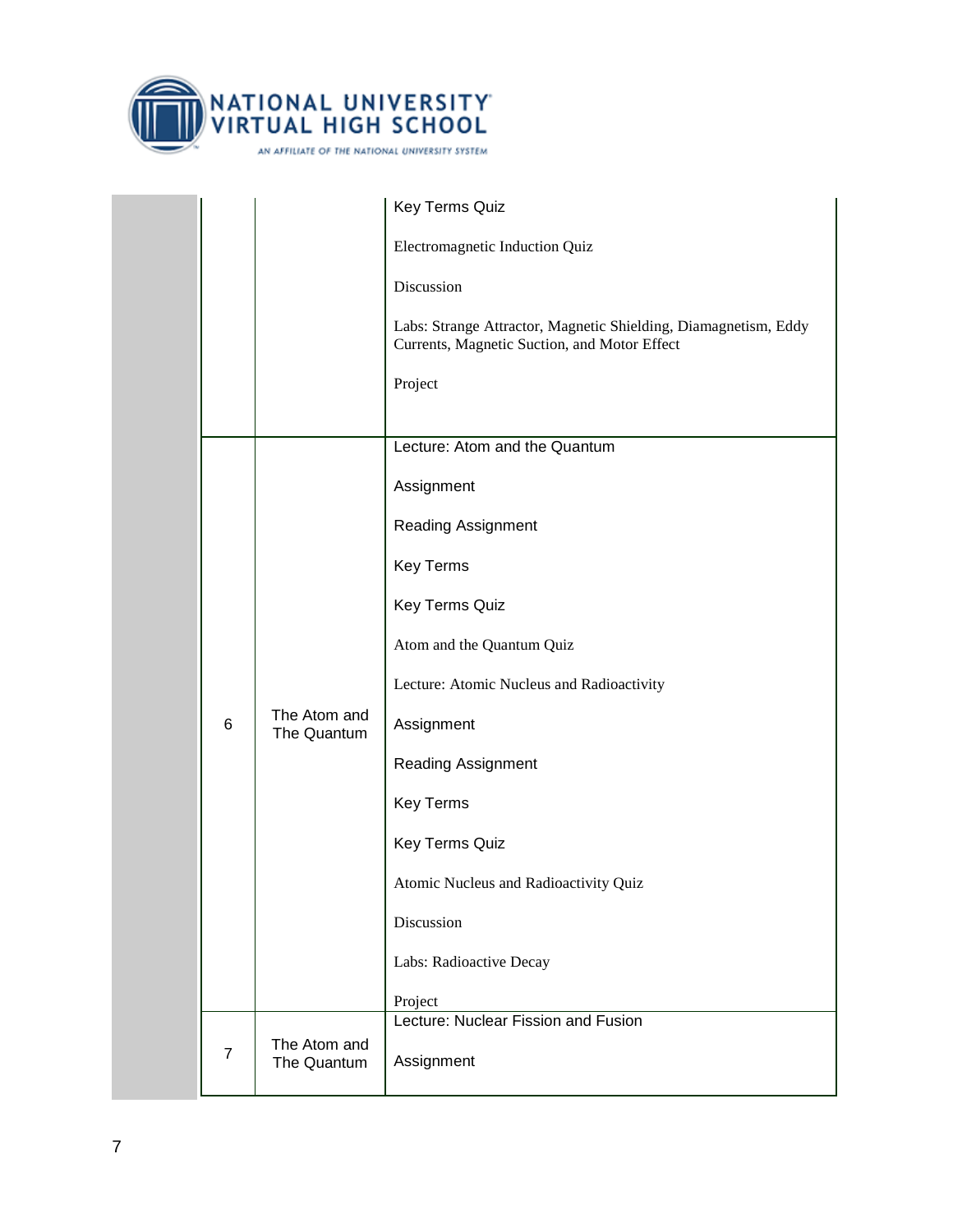

|   |                       | <b>Reading Assignment</b>       |
|---|-----------------------|---------------------------------|
|   |                       | <b>Key Terms</b>                |
|   |                       | Key Terms Quiz                  |
|   |                       | Nuclear Fission and Fusion Quiz |
|   |                       | Discussion                      |
|   |                       | Project                         |
|   |                       | <b>Cumulative Review</b>        |
| 8 | <b>Course Closure</b> | Activity                        |
|   |                       | Pre-Test                        |
|   |                       | Final Exam                      |
|   |                       | <b>Final Project Submission</b> |

**Grading Policy**

| <b>Grading Scale</b> |                          |  |
|----------------------|--------------------------|--|
| Letter Grade         | <b>Percentage Earned</b> |  |
| A                    | $95% +$                  |  |
| $A -$                | $90\% - 94.9\%$          |  |
| $B+$                 | 87% - 89.9%              |  |
| <sub>B</sub>         | 84% - 86.9%              |  |
| $B -$                | $80\% - 83.9\%$          |  |
| $C+$                 | 77% - 79.9%              |  |
| $\mathcal{C}$        | 74% - 76.9%              |  |
| $C-$                 | 70% - 73.9%              |  |
| $D+$                 | $67\% - 69.9\%$          |  |
| D                    | $64\% - 66.9\%$          |  |
| D                    | $60\% - 63.9\%$          |  |
| F                    | 59% and lower            |  |